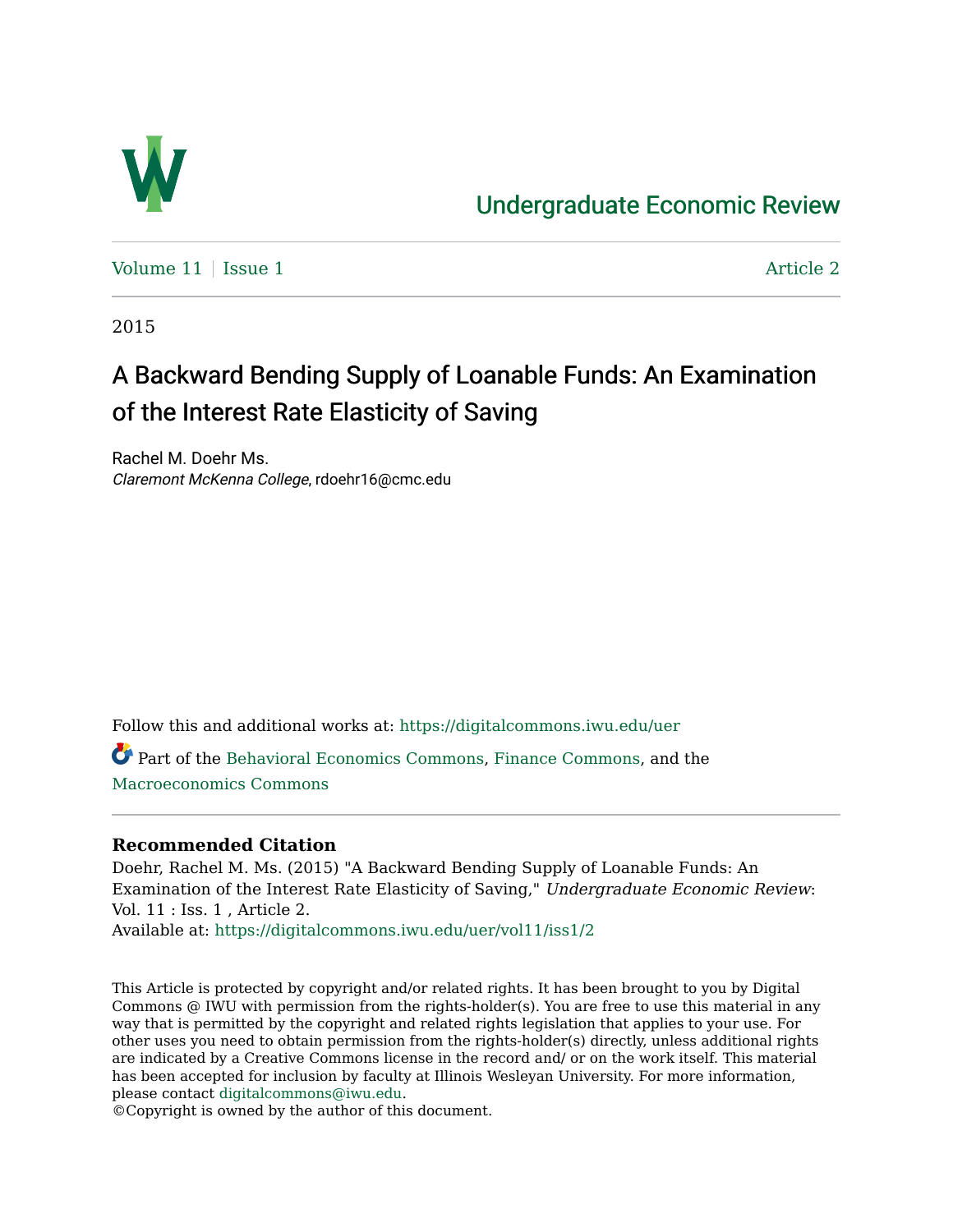# A Backward Bending Supply of Loanable Funds: An Examination of the Interest Rate Elasticity of Saving

# Abstract

The market for loanable funds is presented as either a market with an upward sloping supply curve, or as one with a perfectly inelastic supply. This paper relates the supply of loanable funds to the supply curve in the labor market: backward bending. Once interest rates are high enough, people start to save less, creating the "backward bend." This explains the discrepancies in previous literature that attempted to put a single value on the interest rate elasticity saving. The reason for the variation in values could be because the elasticity actually depends on the point on the curve.

# Keywords

loanable funds market, interest rate elasticity of saving, target saving, saving rate, backward bending supply curve

# Cover Page Footnote

The author would like to sincerely thank Professor Cameron Shelton for his wisdom and guidance throughout the research process, without which much of this project would not have been possible, as well as the Financial Economics Institute at Claremont McKenna College for their generous financial support.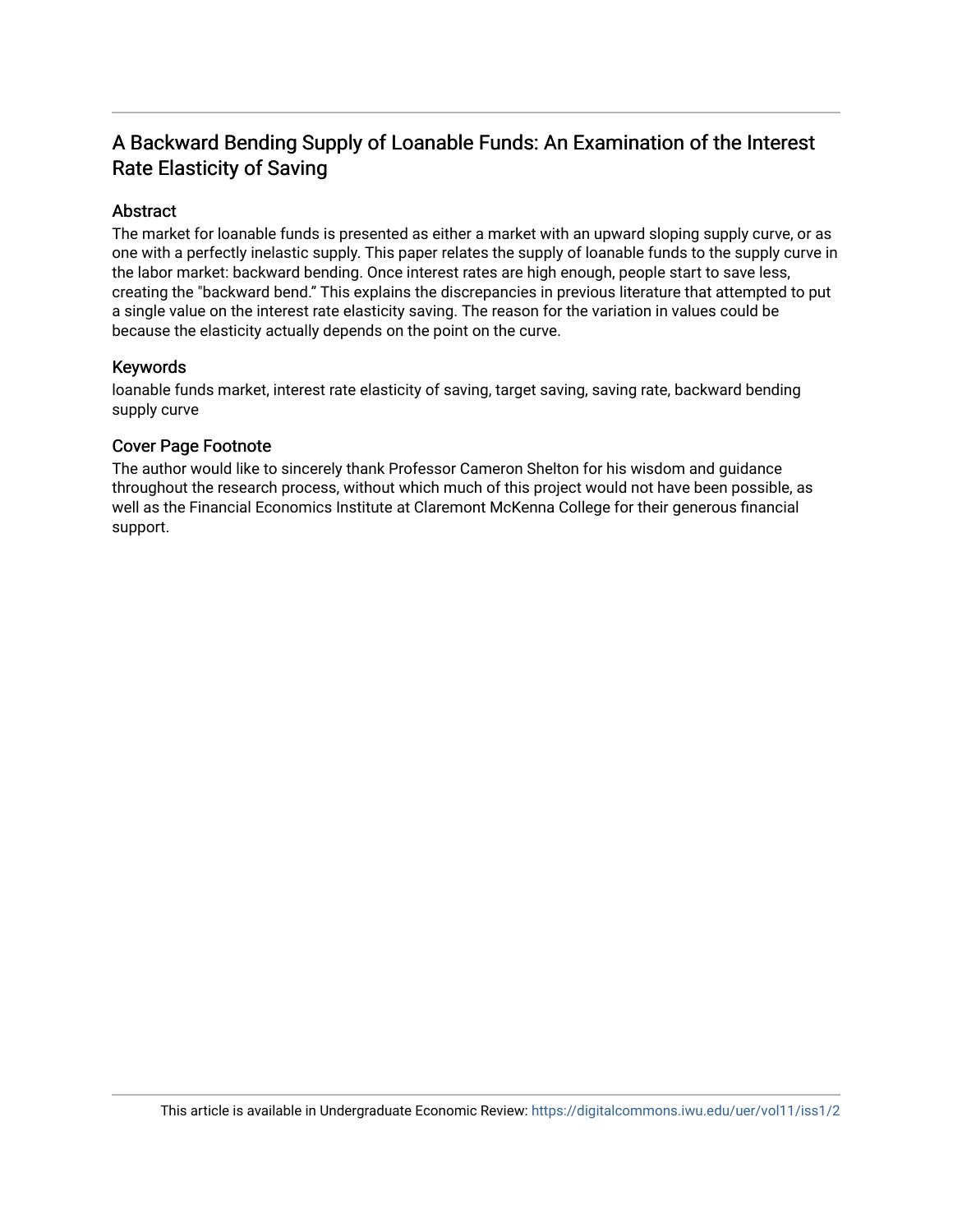The model of the loanable funds market is commonly taught as one of two situations: a standard supply and demand case where the supply curve is upward sloping and demand is downward sloping, or a perfectly inelastic supply curve paired with a negatively sloped demand curve. Occasionally, as in Gregory Mankiw's textbook, *Economics*, the two models are presented side by side as an "either-or" situation. The supply of loanable funds either has a positive slope, or is perfectly inelastic. However, the truth may lie somewhere in between, and could even mimic the shape of the labor supply curve. The model of the backward-bending labor supply curve is commonly accepted as a phenomenon that occurs when wages reach a high enough level. As wages start to increase, workers follow the law of supply and choose to work more hours. However, the backward bending labor supply model proposes that, once wages reach a high enough level, workers start working less even though their salaries keep increasing. This causes the supply curve to look like a backward "C." This idea can be applied to the market of loanable funds to explain the difficulties economists have faced trying to determine the slope of the supply curve. Instead of being an "either-or" situation, the supply curve may start out positively sloped, but once interest rates reach a certain level, the curve becomes inelastic and may even start to bend backward, as with the labor supply model.

 In an attempt to determine if the supply curve is actually perfectly inelastic, previous researchers have used various econometric techniques to put a single numerical value on the elasticity (slope) of the supply curve. This has proved to be a difficult task, as seen in the following figure:

| Author(s) | <b>Interest Elasticity of Saving</b> |
|-----------|--------------------------------------|
|           |                                      |
|           |                                      |
|           |                                      |
|           |                                      |
|           |                                      |
|           |                                      |
|           |                                      |
|           |                                      |
|           |                                      |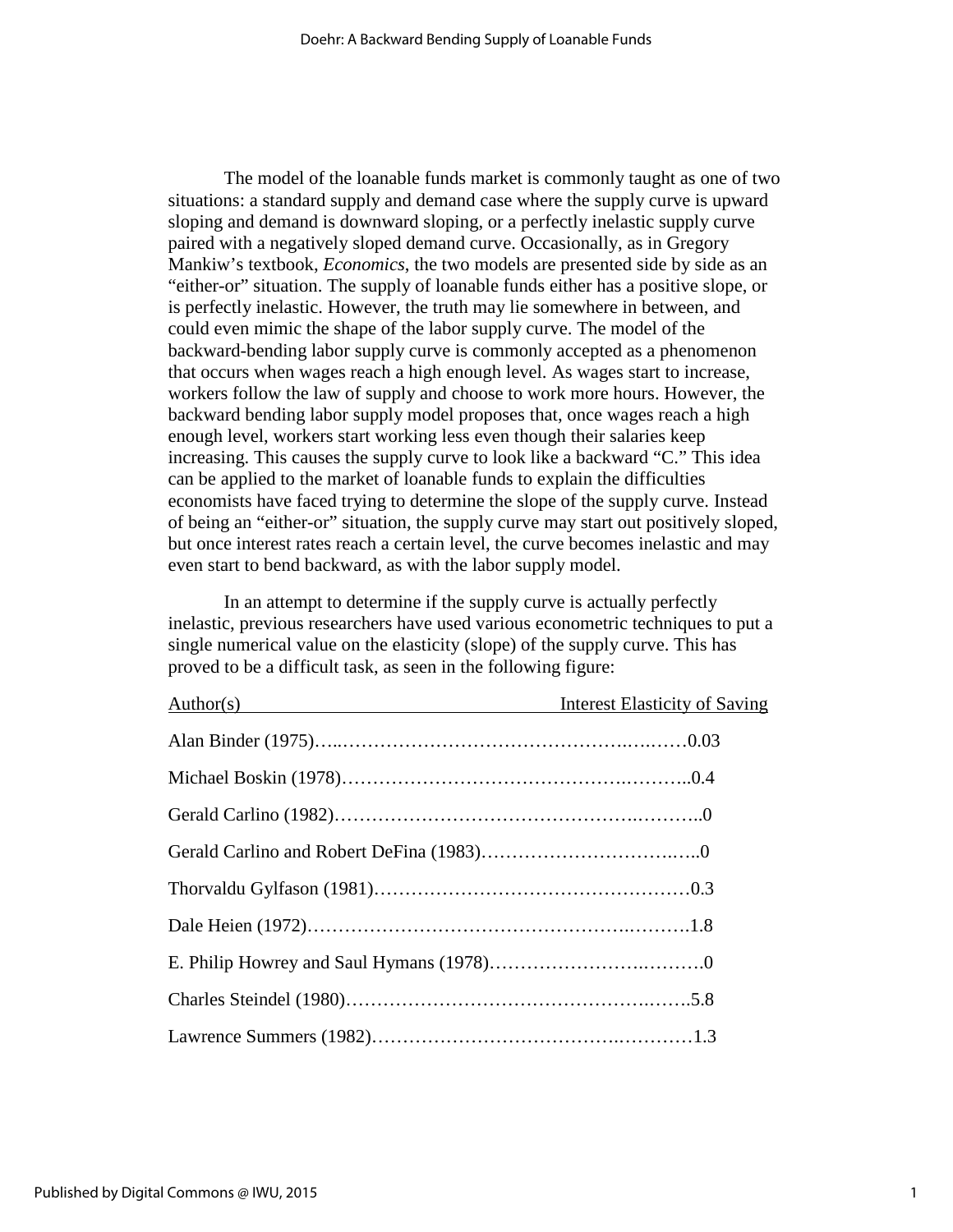The values of the interest rate elasticity of savings range from zero all the way to 5.8 (a clear positive relationship). All of these models attempted to put a single number on the elasticity of the supply curve when, in reality, the elasticity may vary on different sections of the curve, as in the case of the backward bending supply of labor. The remainder of this paper is organized as follows: the next section explores the theory behind the relationship of interest rates on saving as shown in the lifecycle model, the second section looks at an underlying concept that helps determine the interest rate elasticity of saving, and the third section examines target saving. The fourth section expands upon the idea of target saving by applying it to Carroll's buffer stock model. We then turn toward empirical evidence in the fifth and sixth sections, using two different kinds of regressions on historical datasets, and the seventh section briefly examines our residuals. We conclude with our eighth section that uses information from our regressions to generate point elasticites which show how savings responds differently to changes in interest rates differently at higher interest rates than lower ones.

#### *I. The Relationship Between Interest Rates and Savings in the Lifecycle Model*

The lifecycle model of saving implies that households chose their consumption and savings behavior today based on their plans for the long-term, hoping to even out their consumption as much as possible over their entire lifetime. An individual choses their current level of consumption while trying to maximize lifetime utility, subject to the intertemporal budget constraint that results from their lifetime income. The decision to save in the lifecycle hypothesis is subject to three effects: the income effect, the substitution effect, and the wealth effect. These three interact to determine the actual interest rate elasticity of substitution. At different points along the curve, however, the magnitude of each may change, resulting in a varying elasticity of saving.

The substitution effect is the change in the relative price of consumption today that results from a change in the interest rate. If we assume the interest rate rises, this creates incentive for households to save more and consume less, as today's consumption is relatively more costly than tomorrow's. The second effect, the income effect, is the lowering of a household's present value of their future lifetime consumption: if the interest rate rises, this means that an individual needs fewer of today's dollars to finance their future consumption spending. Therefore, the household would be able to lower their current level of saving, instead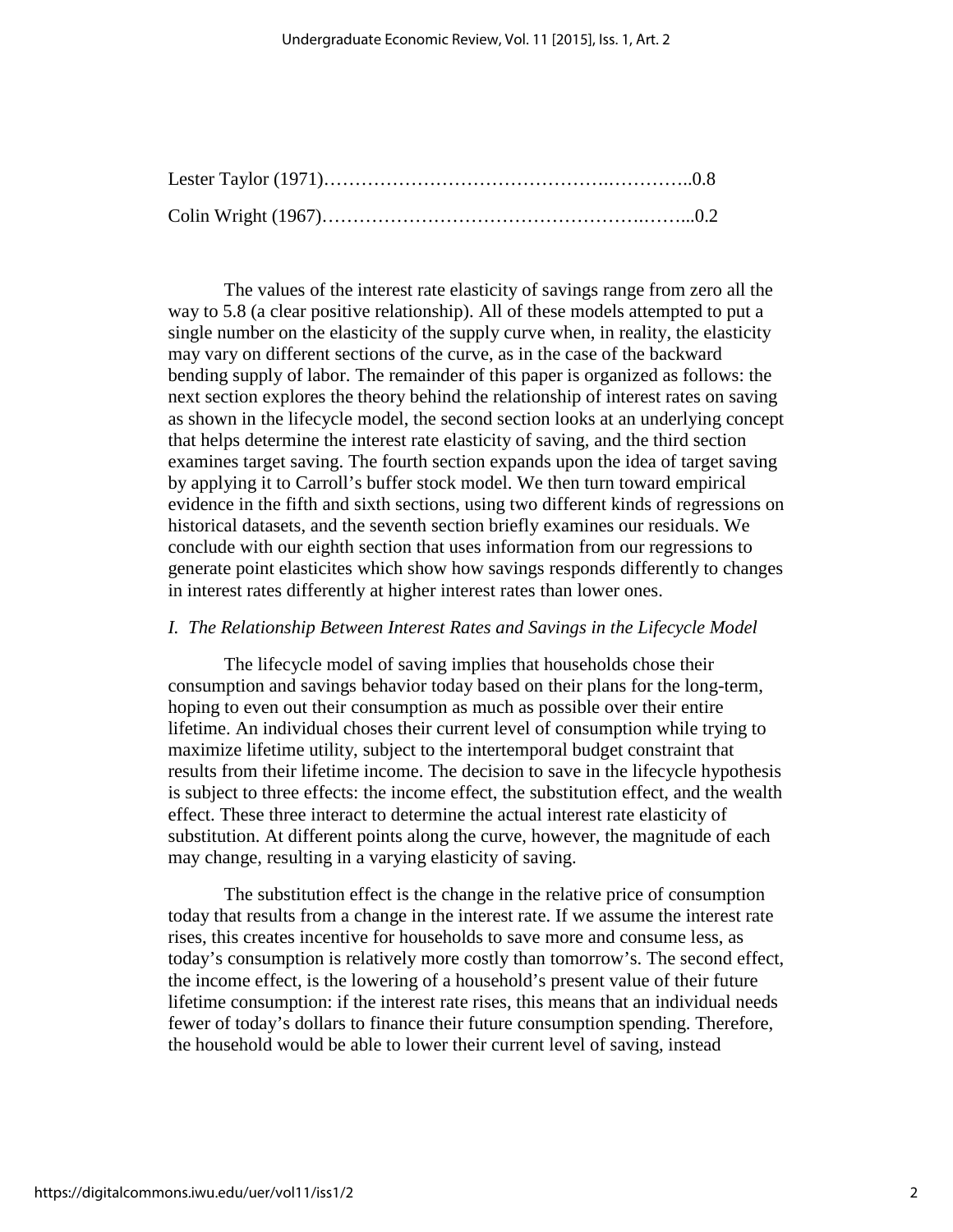consuming more. This income effect works in the opposite direction of the substitution effect. Finally, the wealth effect is the discounting of a household's present value of their wealth, both financial (future capital income) and human (future labor and pension income). In this case, a rise in the interest rate would cause a decline in the present value of an individual's wealth, making them worse off over their lifetime and cause them to lower their consumption and increase their saving. It should be mentioned that discounting resulting from a change in the interest rate does not affect all types of financial wealth. For example, an financial asset in the form of an annuity will provide constant future cash flows for a household. An increase in the interest rate would not affect the actual coupon payments from the bond; however, the present value of these future cash flows is affected (changing the price of the bond). This is a reevaluation of the value of financial wealth that *is* affected by changes in the interest rate. A financial asset such as the balance in a simple bank account, on the other hand, is not changed. For simplicity purposes, when looking at the wealth effect we will assume that all financial wealth is reevaluated in response to a change in interest rates.

We hypothesize that the magnitude and subsequent interplay between these three effects is dependent on the initial level of the interest rate as well as other parameters dependent on the interest rate, leading to a nonlinear supply curve. At lower interest rates, as the interest rate rises, the substitution effect and wealth effect are greater than the income effect, so that the quantity supplied of loanable funds increases. However, once interest rates rise high enough, the income effect begins to overpower the substitution and wealth effects, and the curve starts to bend backward on itself. To cause such a shift in the magnitude of these effects, there would have to be a corresponding change in an underlying parameter of the lifecycle model, the intertemporal elasticity of substitution, which we examine in the second section.

Of course, the lifecycle of saving model does not present a complete picture of our economy's households. There are always "rule-of-thumb" individuals, who repeatedly consume their entire income and save none. Clearly such households do not follow the forward-looking assumptions made in the lifecycle hypothesis. And the flip side of this coin is income uncertainty: people do have a precautionary motive for saving. Households can chose to allocate more of their income toward saving today to hedge against future negative windfalls, or even to protect against living an unexpectedly long amount of time. All of these behaviors deviate from the idea of simple consumption smoothing that underlies the lifecycle of saving model. These deviations from the lifecycle model are looked at more closely in following sections. From here we more closely examine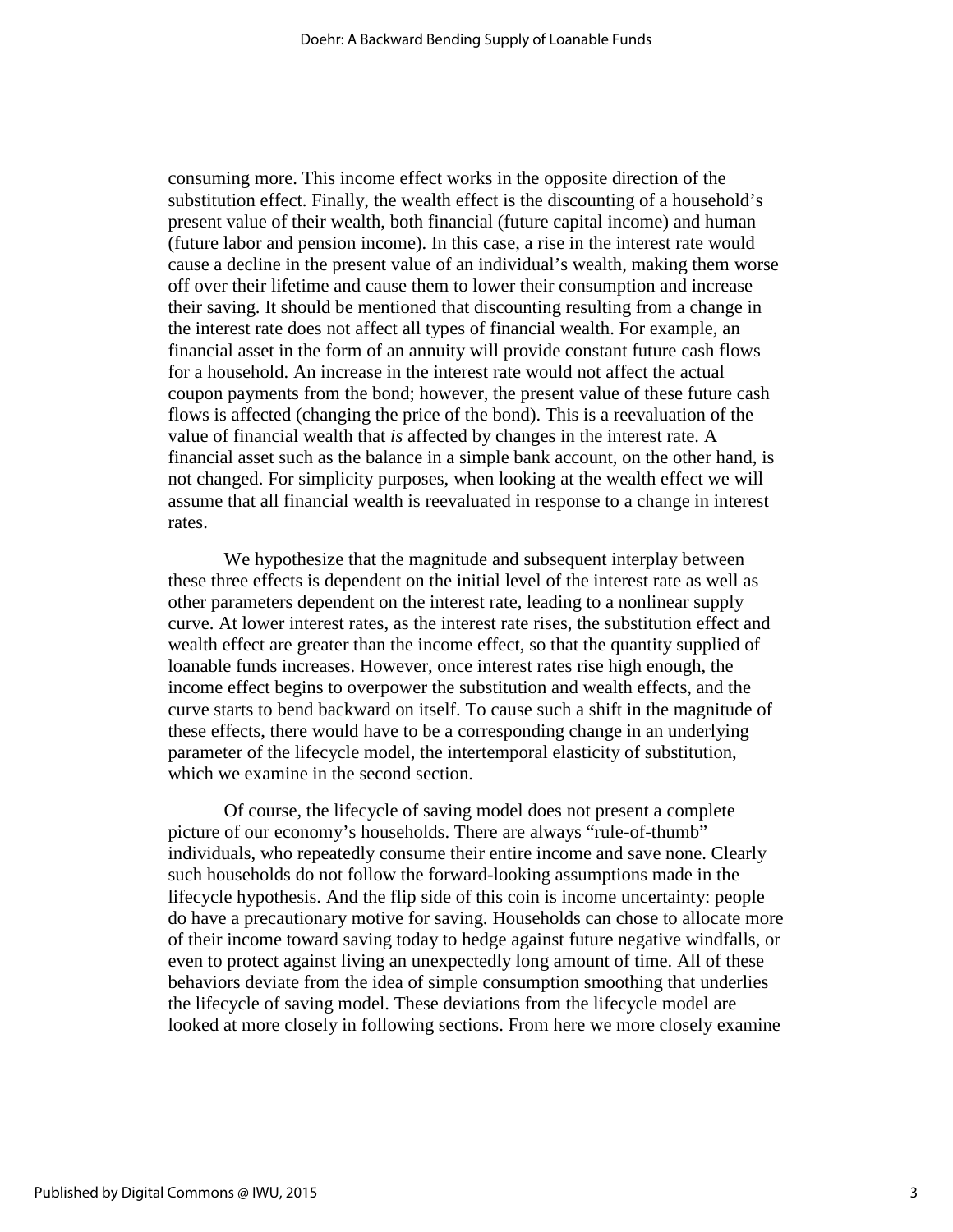what could cause the magnitude of the substitution, income, and wealth to shift in such a way that would cause the supply of loanable funds to bend back on itself.

# *II. The Intertemporal Elasticity of Substitution and Its Effect on the Interest Elasticity of Saving*

This discussion of a backward bending supply of loanable funds can be deepened by viewing a household's decision of whether to save or consume as the decision of whether to consume *now*, or consume *later*. In order to do this, we must look at the intertemporal elasticity of substitution. In this scenario, the household is looking at the decision of how much of their current consumption they are willing to substitute in order to get a higher future level of consumption: their budget constraint is a tradeoff between  $C_t$  and  $C_{t+1}$ . When the intertemporal elasticity of substitution is greater than one, an increase in interest rates lowers current consumption in favor of an increase in future consumption,  $C_{t+1}$ , (increases saving), as the substitution effect outweighs the income effect. Households are willing to tolerate a drop in their current level of consumption with the expectation of a higher future level. Conversely, when the intertemporal elasticity of substitution is less than one, an increase in interest rates causes an increase in current consumption and a fall in future consumption,  $C_{t+1}$ , (decreases saving), as the income effect outweighs the substitution effect. As with the interest rate elasticity of saving, there have been many attempts to put a single numerical value on the intertemporal elasticity of substitution, with results ranging from zero to slightly above one. This is integral to the examination of the supply of loanable funds, as a household's decision of whether to save or consume is inherently tied to their level of patience in tolerating a drop in current consumption in exchange for an increased future consumption (by definition, the intertemporal elasticity of substitution). And as seen in the discussion above, the intertemporal elasticity of substitution is subject to the same forces we are looking at in our examination of the supply of loanable funds: the interplay between the income and substitution effects. The difficulty previous economists have encountered in trying to put a single value on the intertemporal elasticity of substitution is the opposite side of the coin we are looking at in trying to put a value on the interest rate elasticity of saving.

We can use the mathematical formulas that describe lifecycle consumers' behavior to more clearly tie our discussion of the intertemporal elasticity of substitution in with the theory of a varying interest rate elasticity of saving. Following the lifecycle hypothesis, we model a consumer's utility over their lifetime as: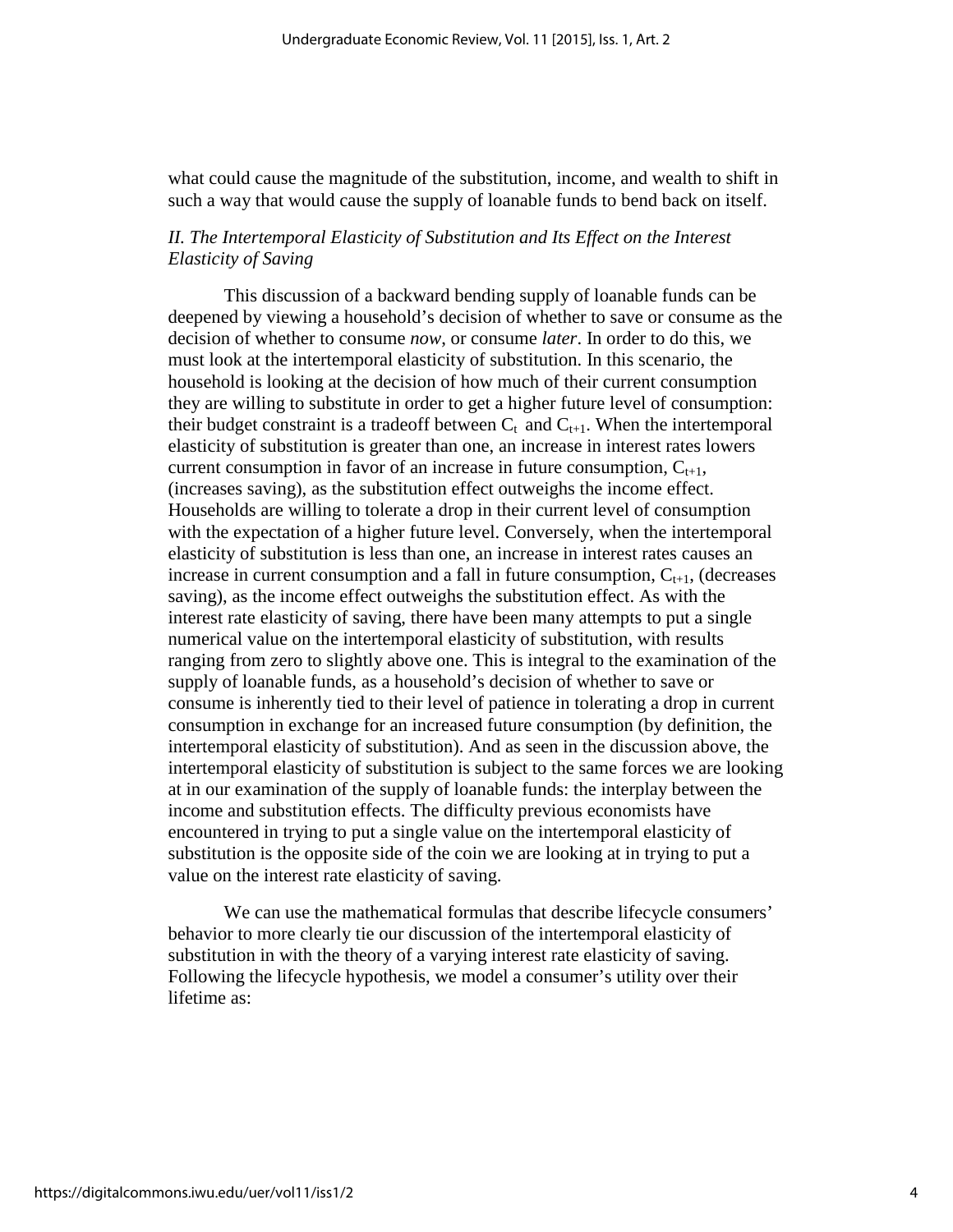$$
U = \int_{\tau}^{T2} 1/\left(1 - \left(\frac{1}{\sigma}\right)\right) C^{\left(1 - \frac{1}{\sigma}\right)} e^{-\delta(t - \tau)} dt
$$

where U is utility, C is consumption in time t,  $\sigma$  is the intertemporal elasticity of substation,  $\delta$  is the rate of time preference, and  $\tau$  is the person's current age and T2 is the person's age at death. In a survey published by the Federal Reserve Board, Douglas Elmendorf (1996) shows that this utility function can be combined with the intertemporal budget constraint and solved for the income and substitution effects. Elmendorf uses the fact that the substitution effect is a change in the slope of the consumption path while the income effect is based on a change in the present value of future consumption to solve for the two effects to find that the income and substitution effects are modeled by, respectively:

#### $\alpha_t^*W_t$

$$
-\sigma^*\alpha_t^*W_t
$$

where  $W_t$  is the present value of all income,  $\sigma$  is the intertemporal elasticity of substitution, and  $\alpha_t$  is a complex formula modeling an individual's decision making process about lifetime consumption and saving as a response to the interest rate and other parameters. This mathematical model shows what changes the magnitude of the income and substitution effects, which ultimately determine the shape of the supply of loanable funds. As we can see in the above equations, the substitution and income effects perfectly cancel each other out when  $\sigma$  equals one. If  $\sigma$  is greater than one, the substitution effect overpowers the income effect, meaning we must be operating on the upward sloping portion of the supply curve. And if  $\sigma$  is less than one, the income effect outweighs the substitution effect, and the curve bends back on itself. We see here that, according to the lifecycle hypothesis, the intertemporal elasticity of substitution is what directly changes the relative strength of the two competing effects. Other factors may change  $W_t$  and  $\alpha_t$ ; however, these affect the absolute value of both the income effect and the substitution effect by the same magnitude. The only way for the relative strength of one to the other to change is via changes in  $\sigma$ : at lower interest rates, an increase in the interest rate causes households to increase their level of saving, as here  $\sigma$  is greater than one and thus the substitution effect outweighs the income effect. As interest rates rise high enough, σ falls below one, and the relationship between interest rates and savings flips. As with the backward bending labor supply model, the magnitude of the substitution and income effects resulting from the intertemporal elasticity of substitution could change in this way due to a shift in consumer preferences: at high interest rates, the marginal utility to be gained from an increase in current consumption is now greater than the utility to be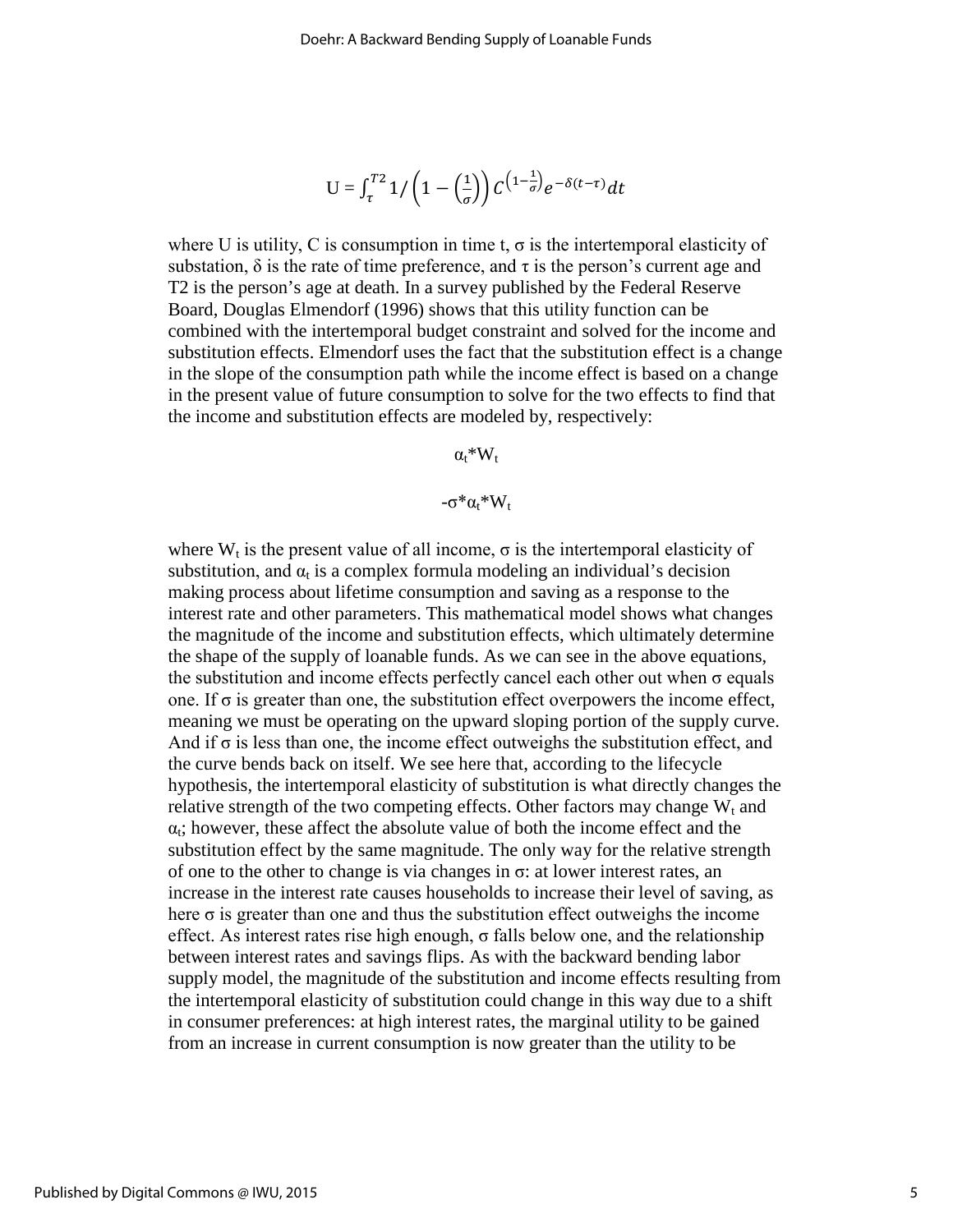gained from extra return on savings that could be earned by allocating more of their budget toward future consumption.

#### *III. Target Saving*

The other force that, combined with consumer theory, provides the theoretical framework for a backward bending supply of loanable funds is target saving and the idea of a buffer stock. Target savers are people who are motivated to save to meet a specific goal: be it retirement, their children's education, or a vacation (Defina 1984). These target savers will respond to a decrease in the rate of return on their investments, the interest rate, by increasing their savings rate to compensate, and decreasing their current level of consumption today. These households will try to make up for any reduction in future interest earnings by increasing their actual amount of saving, and vice versa for an increase in the interest rate. This phenomenon of responding to fluctuations in the interest rate by adjusting a household's allocation in a way that would move opposite the way the interest rate moved is not unique to these specific target savers: it can be applied to a more general model of Christopher Carroll's idea of a buffer stock.

#### *IV. The Buffer Stock Model*

 The underlying idea behind Carroll's buffer stock is that consumers have an ideal wealth to income ratio that they try to reach to smooth their consumption and prepare for any adverse shocks to their income, and they constantly adjust their budget accordingly. Carroll shows that the ratio of wealth to income, x, as the following:

$$
x_{t+1} \!\!= R[x_t\text{-}c_t](1/G^*N_{t+1}) +\!V_{t+1}
$$

where  $c_t = C_t/P_t$ , G is the growth rate of income, R is 1 plus the interest rate, and  $N_{t+1}$  and  $V_{t+1}$  are i.i.d shocks with a mean equal to one. We can see that, assuming a household is starting at their ideal wealth to permanent income ratio,  $x^*$ , then if R, the interest rate factor, increases, this would lead their future wealth to income ratio to also increase. Now  $x_{t+1} > x^*$ , so the household will decrease their levels of savings accordingly, until they reach their ideal level, x\*, again. The reverse is true as well. If interest rates fall, then  $x_{t+1}$  falls as well- below the ideal level,  $x^*$ . Households increase their current level of saving to make up for this. This is a reiteration of the idea of target saving, with a new rationale for the target.

 One more force at play here that should be brought into the discussion is that of habit formation. Habit formation is essentially the idea that once households have decided a certain portion of their income to allocate toward savings, they are reluctant to revisit that decision and revise it given current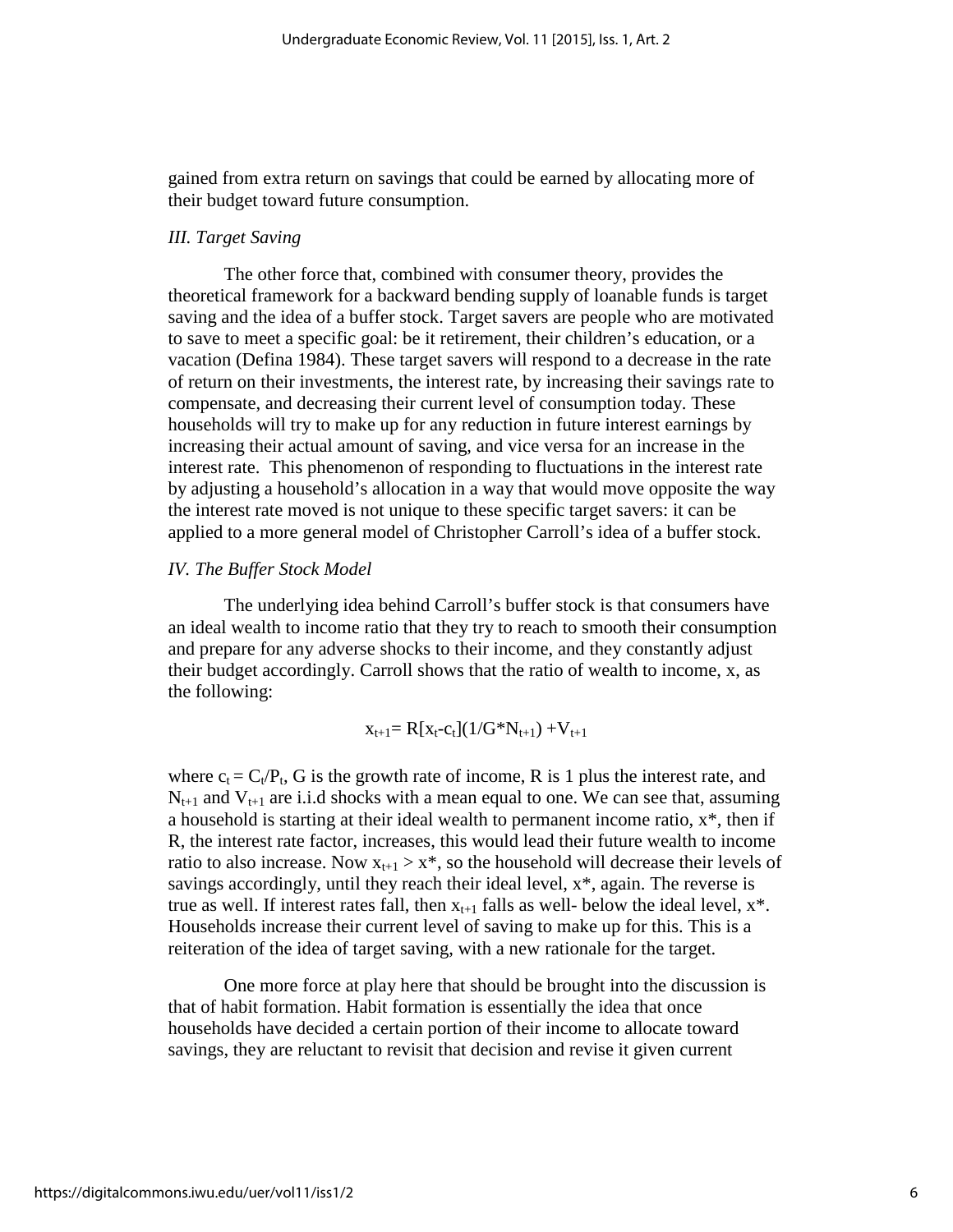economic conditions. This puts a "stickiness" factor that applies to a movement of interest rates in either direction. If interest rates rise *or* fall, savings would tend to stay at the level it was originally given households reluctance to reallocate their budget. This would imply an interest rate elasticity of close to zero, or a perfectly inelastic supply curve. However, this is clearly not the only factor in play in determining the interest rate elasticity of saving, although it could dampen any force that is pushing the elasticity in one direction or the other.

How do these forces play against each other to determine the effect interest rates have on saving? We propose that one does not simply dominate over the others; in fact, at different points along the curve the elasticity varies. At any point along the curve, each of the forces we spoke about is in play (substitution and income effects as they relate to both saving and the intertemporal elasticity of substitution, target saving, and saving toward an ideal buffer stock), but at different sections along the curve different forces overpower each other. At lower interest rates (the lower section of the supply curve), in looking at the interest rate elasticity of saving, we see that the substitution effect is greater than the income effect, as consumption spending is relatively more expensive than saving today. This pushes the supply curve in the upward direction. This is bolstered by the fact that along this section of the curve the intertemporal elasticity of substitution is greater than one, meaning that as interest rates increase, households decrease current consumption in favor of future consumption, as the substitution effect is greater than the income effect (opposite side of the same coin, here we are simply looking at the tradeoff between current consumption and future consumption rather than current consumption and current saving). Undoubtedly at these low interest rates –along the lower section of the supply curve- there are still target savers and households that act in the way we demonstrated using Carroll's idea of saving toward an ideal buffer stock: decreasing their level of saving when interest rates rise. However, the effect these households generate on the elasticity of saving combined with the relatively small income effect is still not enough to outweigh the largely positive substitution effect here. Thus, the supply curve starts out upward sloping.

As we move along the supply curve, however, the net effect these forces have on the elasticity changes. Once interest rates are high enough, the income effect starts to outweigh the substitution effect, as savers earn higher future income on their savings, making them more comfortable allocating more of their budget toward consumption spending today, and less toward saving. In the same way, here the intertemporal elasticity of substitution is less than one, meaning that as the interest rate rises, current consumption rises and future consumption falls, as the income effect overpowers the substitution effect in the tradeoff between current and future consumption spending. Preferences have shifted so that, at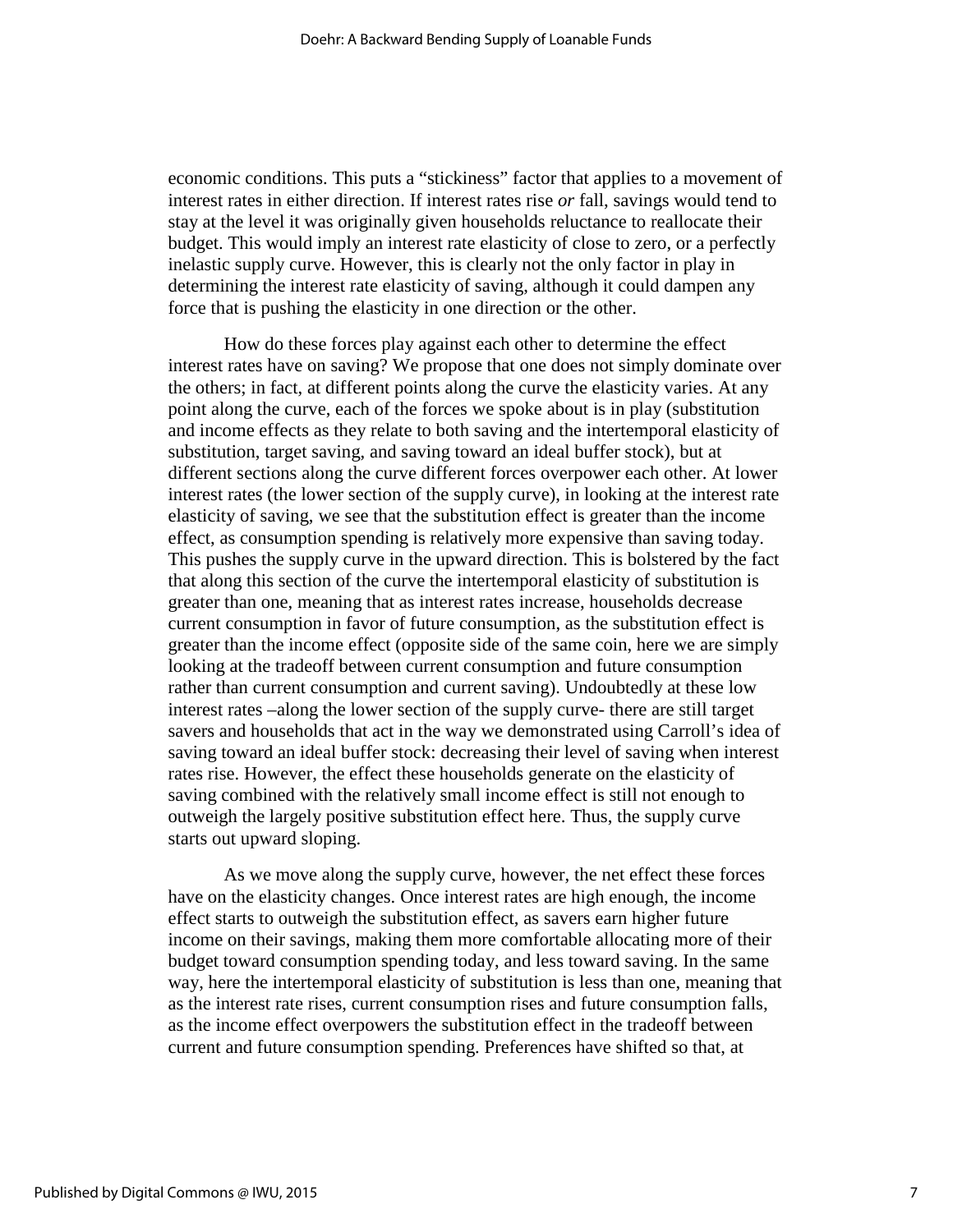these high interest rates, the additional utility of an increase in current consumption is greater than what extra utility could be derived from an increased allocation toward and return on their savings (future consumption). Now the net direction of the income and substitution effects is working in the same direction as that of target saving and those households saving toward an ideal buffer stock. Therefore, at higher interest rates, the supply curve first becomes perfectly inelastic, then starts to bend backward on itself, and the interest rate elasticity of saving becomes slightly negative.

#### *V. Empirical Analysis: Local Linear Smoothing*

 This theoretical background provides the framework for our econometric analysis. In order to more closely examine the possibility of a backward bending supply of loanable funds, we used a non-linear piecewise regression to find if there was an optimal "breakpoint" in the relationship between interest rates and saving, and if, once interest rates became high enough, the slope of the supply curve changed from a clear positive value to zero or even a slightly negative number. The historical data for interest rates in the initial regression was the yield on the three month treasury note, beginning in the year 1965 and continuing through 2013 at quarterly intervals. In later regressions, we utilized the historical yield on the five year treasury note, also beginning in 1965 and continuing through present day at quarterly intervals. These datasets were both obtained from the Federal Reserve Bank of St. Louis. The data for the loanable funds was taken from the Bureau of Economic Analysis: to find a clearer picture and confirm our results, we used two datasets, one for the historical domestic net savings and one for the historical domestic net savings as a percentage of national income (the savings rate).

 Before running the piecewise defined function between the interest rate and savings, to confirm that there was a non-linear relationship between the two that would be better modeled by a parametric regression, we first used a local linear smooth plot. Figures 1 and 2 display the results of a LOWESS smoother with a bandwidth of .3. In each curve there does appear to be a clear breaking point where the relationship between interest rates and savings changes. The typical model of the loanable funds market graphs the reverse of the above figures; however, in order to emphasize the causal relationship between interest rates and savings, our regressions were done such that interest rates were on the xaxis and savings and the savings rate were on the y-axis. One can easily visualize how the best-fit line would be transposed to generate the "supply curve" in the market for loanable funds.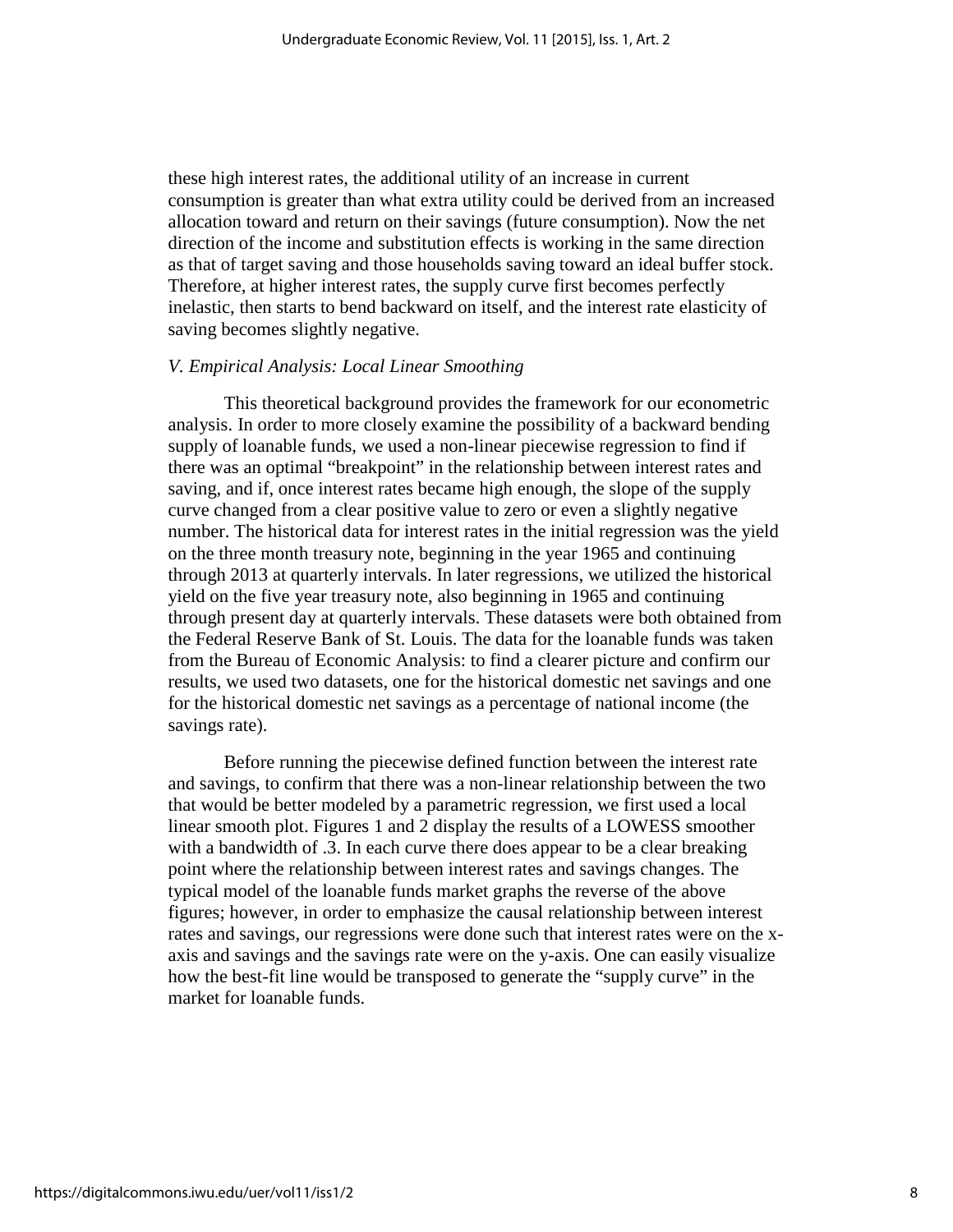#### *VI. Empirical Analysis: Piecewise Defined Function*

 In order to find the optimal piecewise defined function that will model the supply curve, we perform a segmented regression. By doing this we are able to generate actual values for the slope of the supply curve and determine if the slope switches from a positive value to zero, or even goes negative. Using the following form:

$$
S = \left\{ \begin{array}{c} \operatorname{ci} + (\operatorname{ak} + \operatorname{b}) \text{ if } i \geq k \\ \operatorname{ai} + \operatorname{b} \text{ if } i < k \end{array} \right.
$$

We ran the piecewise regression with an initial estimate of "k" at 5. *Figure 3* is the regression table that resulted from regressing net savings on the interest rate, and *Figure 4* is the table that corresponds with regressing the savings rate on the interest rate. The estimated break points are 3.97% and 5.37%, respectively. The coefficients "a" and "c" also behaved in the same way- a positive and statistically significant correlation when  $x < k$ , and a statistically insignificant negative coefficient once  $k > x$ .

The econometric analysis confirms the original hypothesis of a nonlinear supply of loanable funds. At lower interest rates, there is a clear positive elasticity of saving; however, once interest rates are high enough (the data points to around 4 - 5%), the relationship changes to a perfectly inelastic curve, even bending backward on itself slightly. In order to determine if this relationship existed as the horizon on the treasury notes lengthened, to bring future expectations into the model, we then ran the same piecewise defined regression on the relationship between net savings and the five year and ten year treasury notes: both exhibited the same behavior. At lower interest rates, there is a clear positive slope, but after a certain point, the supply curve slopes directly upward and backward (see Figures 7 and 8).

#### *VII. Examining the Residuals*

Finally, we looked at our residuals. Upon graphing both models' residuals over the time horizon, we found autocorrelation, as exists in much macroeconomic time series data, as well as heteroscedacity in the residuals resulting from the piecewise regression of net saving on the yield on the three month treasury bill (the graphs of residuals are found in the Appendix). To correct for this, we added a lag coefficient, "d," in our regression. In the regression of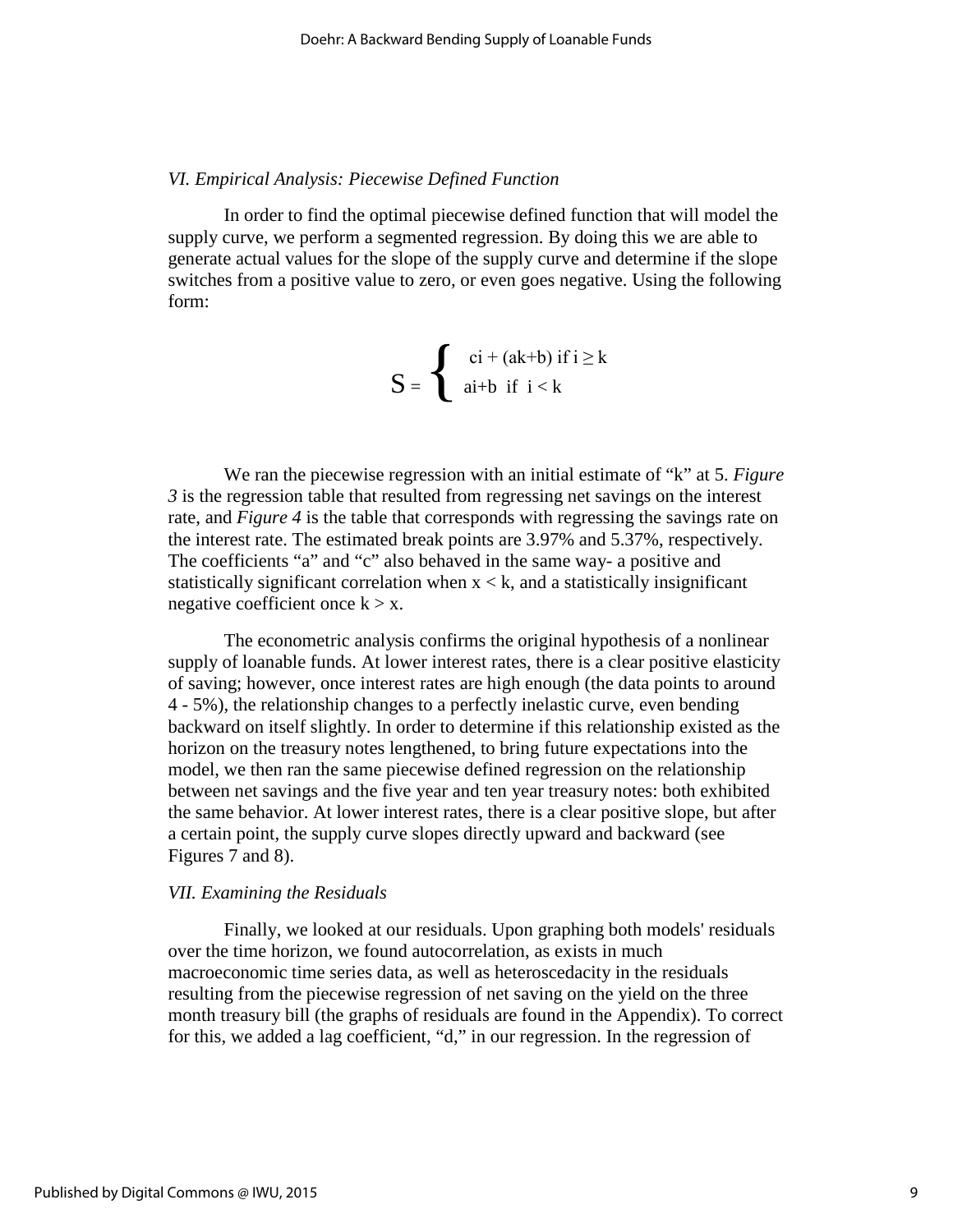savings rate on the interest rate, this resulted in a value of 0.936, and upon graphing the new residuals over time, corrected for autocorrelation. The new break point was 6.4%, and the slope of the best fit line behaved in the same way as previous regressions: a statistically significant positive correlation when  $i < k$ , and a coefficient of nearly zero when  $i > k$ . The lag term did not, however, correct for autocorrelation in the regression of net savings on the interest rate (see regression tables and graph of new residuals).

# *VIII. Using a T-Test to Show the Elasticity of Saving Varies as the Interest Rate Rises*

 From our piecewise regressions we know that there is an optimal "break point" when the interest rate reaches 4%, where the relationship between savings and interest rates changes. Using this information, we can directly calculate the own elasticity of saving at every point along the curve and test if the elasticity is significantly different below this optimal break point than above it. The formula for calculating a point elasticity is as follows:

$$
\mathcal{E}_{\rm s} = |\frac{r}{s} * \frac{\partial s}{\partial r}|
$$

In other words, the elasticity of saving is given by the absolute value of the ratio of the current interest rate to net savings multiplied by the derivative of net saving with respect to the interest rate at that point. Knowing this, we calculated the point interest rate elasticity of saving for every data point in our set. Then, given that our piecewise regression generated a break point where the relationship between interest rates and net savings changes at 3.97%, we separated our data into two groups: point elasticities found when the interest rate was below 4%, and point elasticities when the interest rate was at or greater than 4%. In order to test if these two groups were significantly different from each other, we then ran a two-tailed, unpaired sample t-test at the ninety-five percent confidence level assuming unequal variances. The t-test rejected the null hypothesis, that the means of the two groups were equal, with a t-statistic of - 5.9967 and a p-value of 0.000 (see Figure 14). This statistical test tells us that, given that our p-value was below the significance level  $(0 < 0.05)$ , we can reject the hypothesis that the mean elasticities of these two groups are equal. The point elasticity of saving is different at lower interest rates than higher ones, supporting the theory that there is a nonlinear relationship between interest rates and savings: a given percentage change in the interest rate generates a significantly different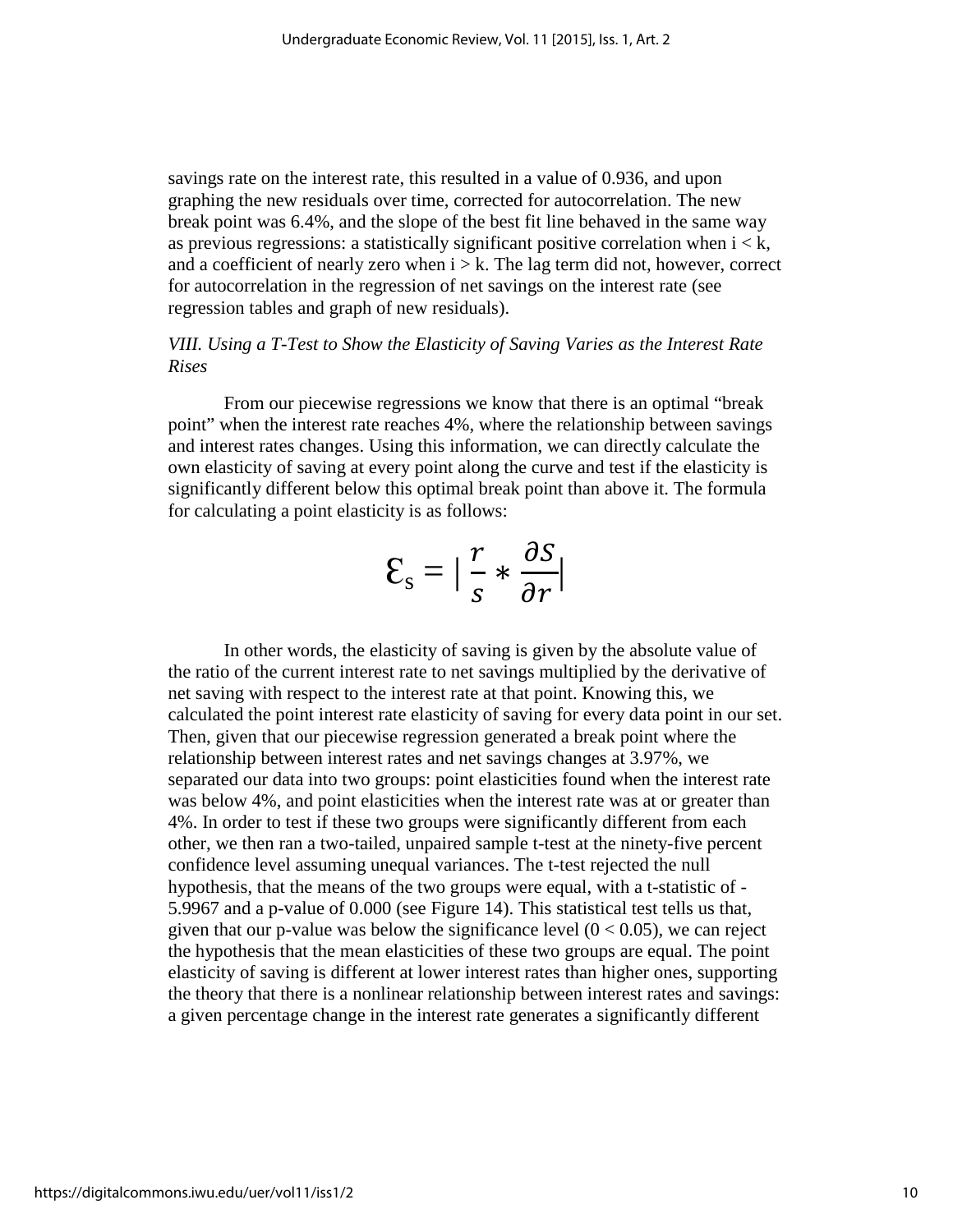percentage change in savings when the initial interest rate is below the optimal break point than when it is above it.

#### *IX. Concluding Remarks*

The backward bending supply of loanable funds could explain the difficulties economists have faced in trying to put a single value on the interest rate elasticity of saving. One possible next step from here is to examine the econometric methods used in previously trying to put this single number on the elasticity of saving. We have shown here that consumer theory, applied to the decision between saving and consuming, as well as between consumption today or consumption tomorrow, paired with target savers and households that save toward an ideal wealth to permanent income ratio, can provide the theoretical framework that explains what our econometric model shows us: there is a nonlinear relationship between interest rates and saving. Future research opportunities this paper presents are the possibility of running a triple segmented regression, where there are two "break points" in the supply curve, to more carefully examine how the slope changes at different points along the supply function. Although this study undoubtedly leaves room for more research to be done to expand upon our results, our empirical results provide strong support for the theoretical framework behind the idea of a nonlinear, backward bending supply of loanable funds, answering the question of why there have been so many discrepancies in valuing the interest rate elasticity of saving.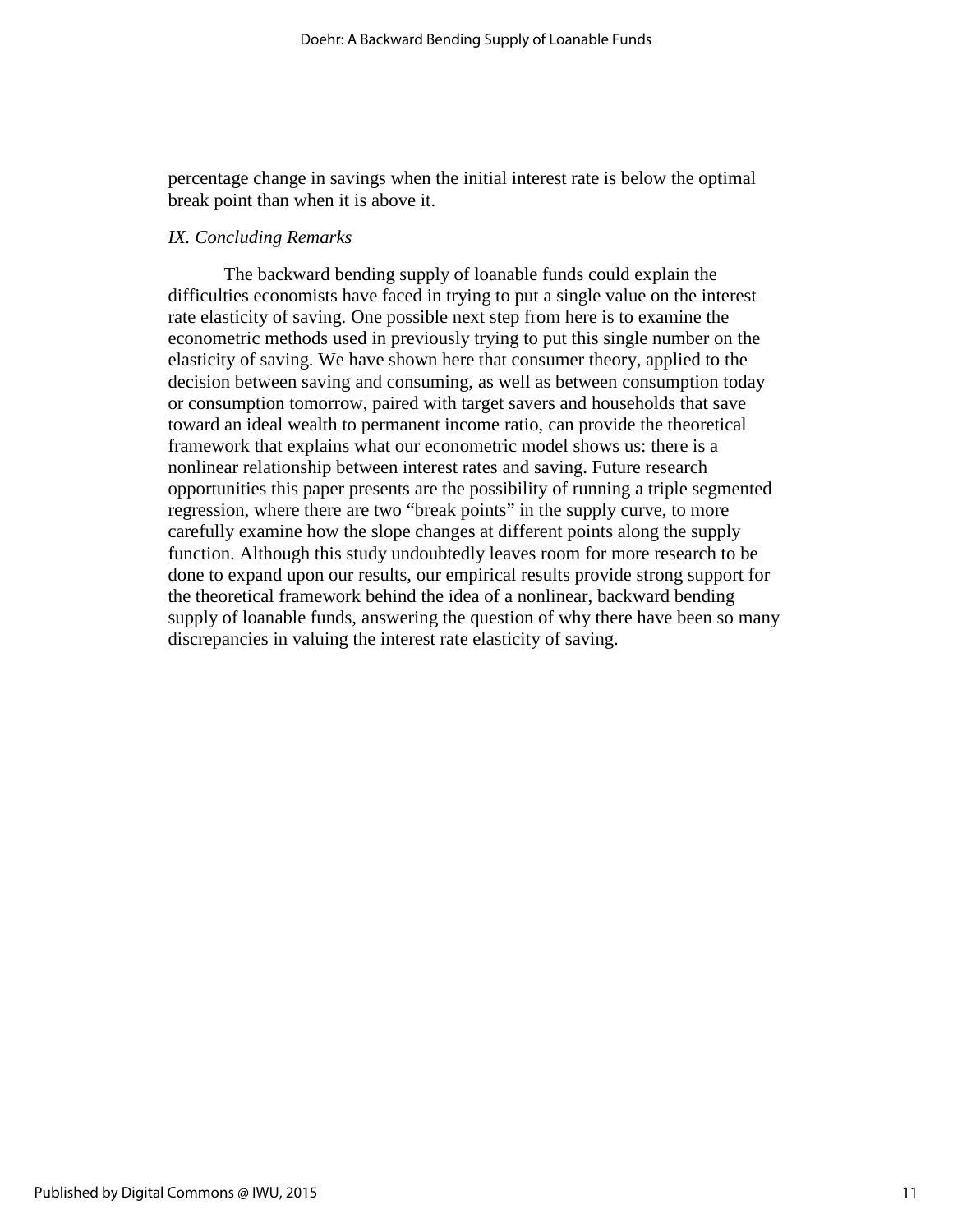



*Figure 2 (bottom):* A local linear smooth plot of the historical net savings versus the yield on the three month treasury bill using a bandwidth of .3.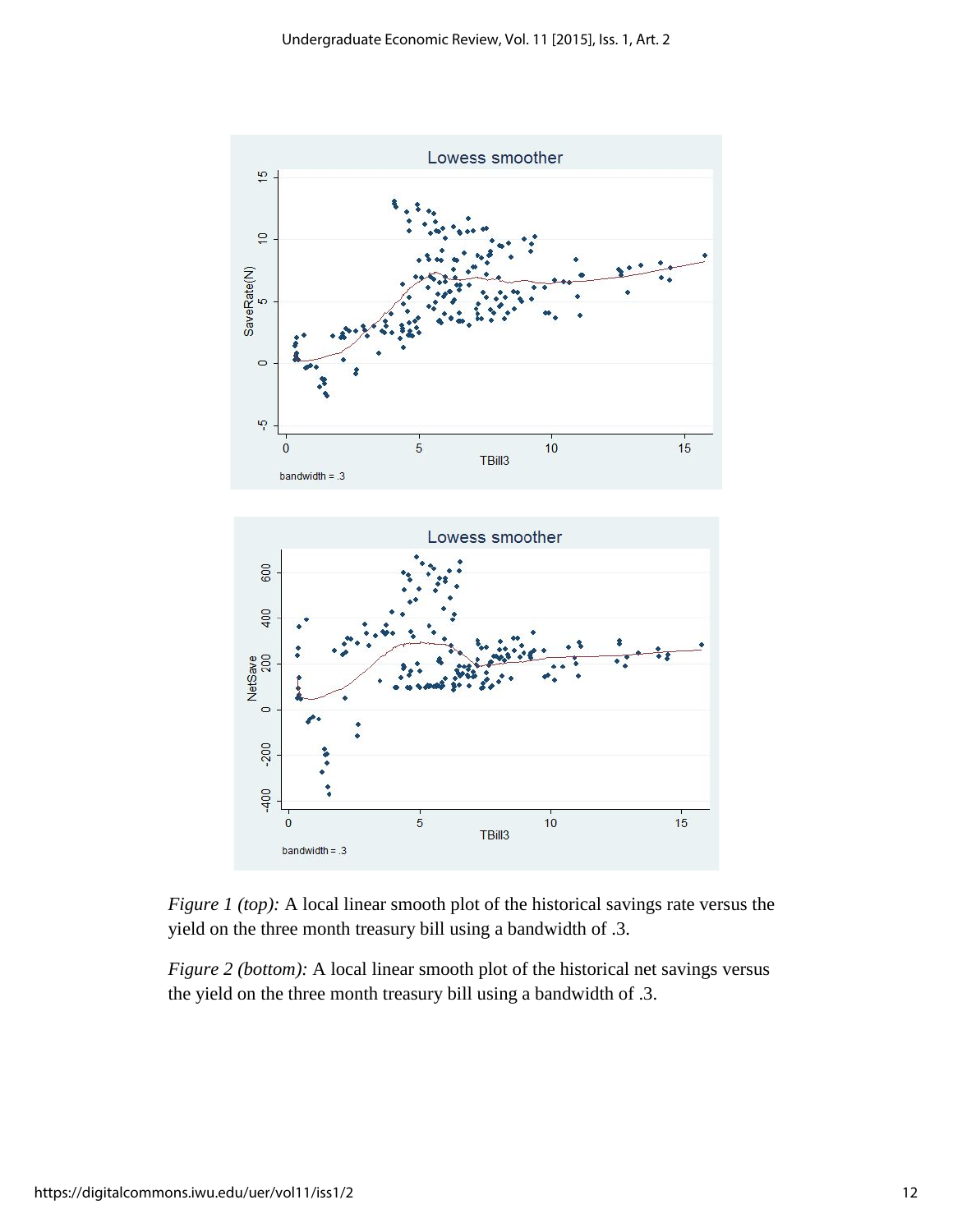Doehr: A Backward Bending Supply of Loanable Funds



*Figure 3 (top):* A piecewise defined regression of the historical savings rate on the yield on the three month treasury bill.

*Figure 4 (bottom):* A piecewise defined regression of the historical net savings on the yield on the three month treasury bill.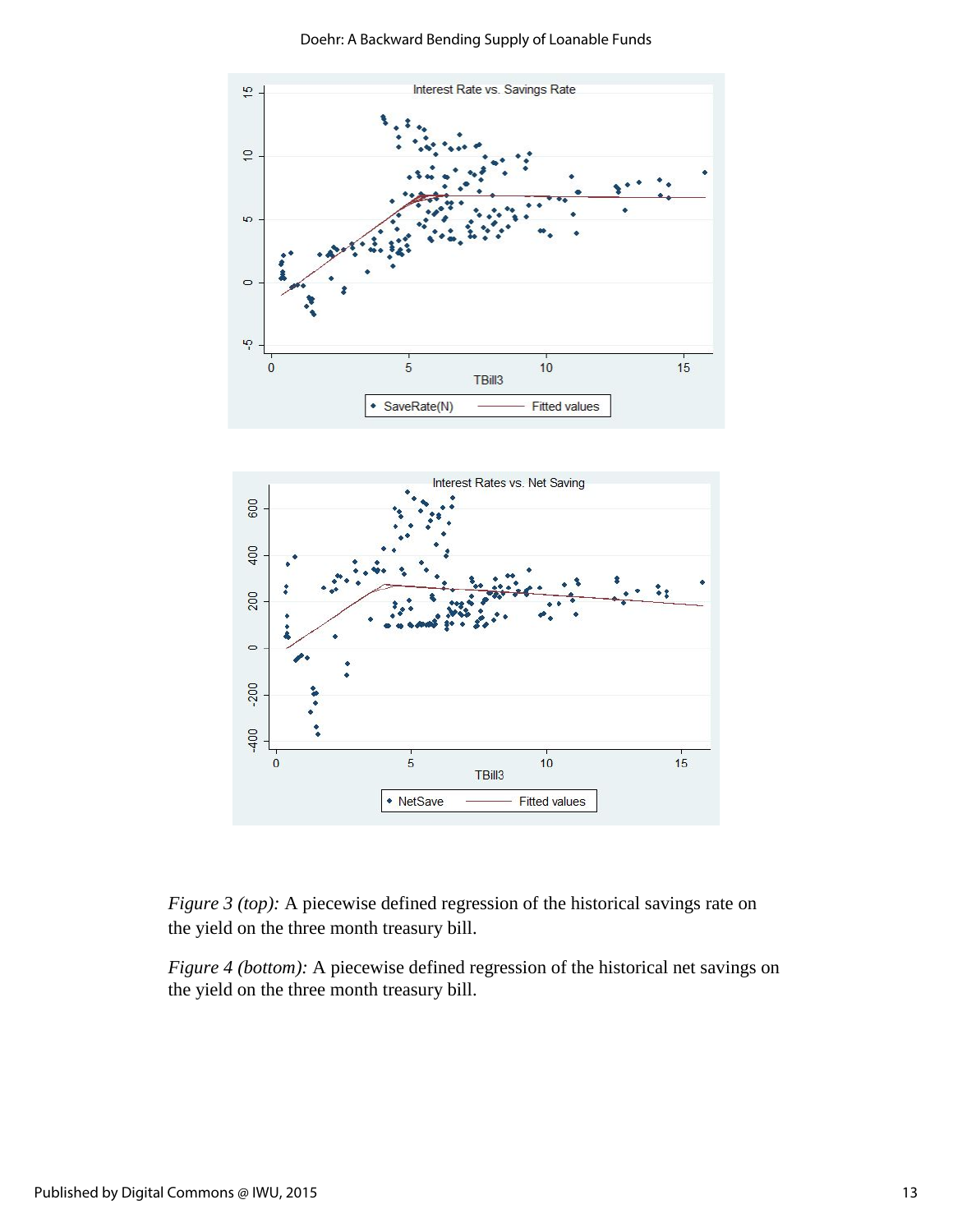| <b>Variable</b>  | Ν                                    |             | Breakpoint "k"   Coefficient "a"   Coefficient "c"   Intercept "b" |          |                     |  |
|------------------|--------------------------------------|-------------|--------------------------------------------------------------------|----------|---------------------|--|
| (1) Savings Rate |                                      | 195 5.39*** | $1.575**$                                                          |          | $-0.0192$ $-1.572*$ |  |
| p value          |                                      | (0.000)     | (0.000)                                                            | (0.857)  | (0.021)             |  |
| (2) Net Savings  |                                      | 195 3.97*** | $76.71***$                                                         | $-7.709$ | $-29.33$            |  |
| p value          |                                      | (0.000)     | (0.000)                                                            | (0.154)  | (0.568)             |  |
|                  | Notes: *p<0.05, **p<0.01, ***p<0.001 |             |                                                                    |          |                     |  |

Table I: Diecewice defined regression of savings data on 3 month treasury hill vialds

*Figure 5 (above):* Regression table for the piecewise defined regressions of savings data on yield on the three month treasury bill.



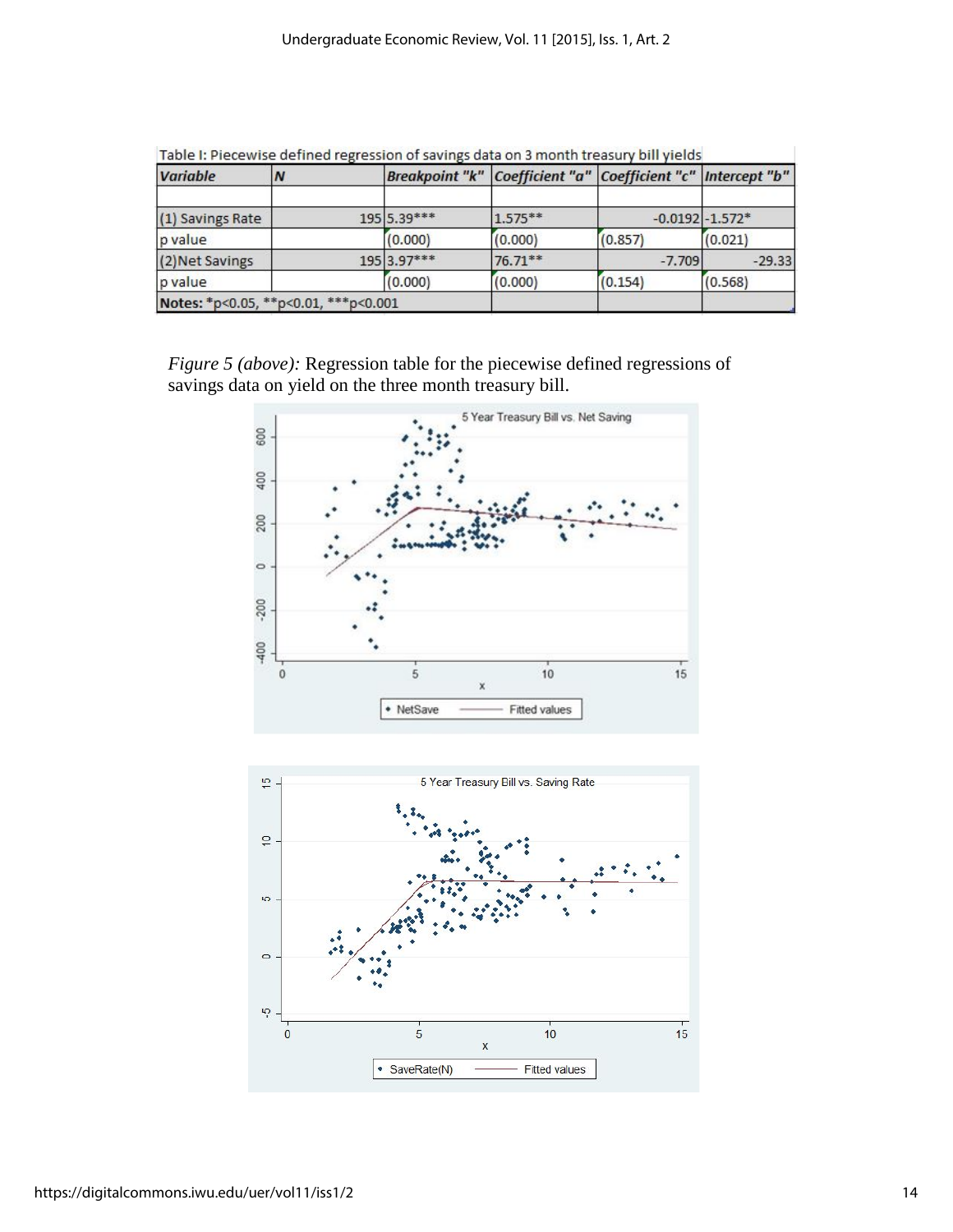*Figure 6 (previous page, top):* A piecewise defined regression of the historical net savings on the yield on the five year treasury bill.

*Figure 7 (previous page, bottom):* A piecewise defined regression of the historical savings rate on the yield on the five year treasury bill.

|                  | Table II: Piecewise defined regression of savings data on 5 year treasury bill yields |              |                                                                    |           |                       |
|------------------|---------------------------------------------------------------------------------------|--------------|--------------------------------------------------------------------|-----------|-----------------------|
| <b>Variable</b>  | N                                                                                     |              | Breakpoint "k"   Coefficient "a"   Coefficient "c"   Intercept "b" |           |                       |
| (1) Savings Rate |                                                                                       | 195 5.283*** | $2.372***$                                                         |           | $-0.0165$ $-5.903***$ |
| t statistic      |                                                                                       | (17.16)      | (6.45)                                                             | $(-0.14)$ | (0.021)               |
| (2) Net Savings  |                                                                                       | 195 5.022*** | 93.31***                                                           |           | $-10.2$ $-192.3*$     |
| t statistic      |                                                                                       | (12.10)      | (4.00)                                                             | $(-1.61)$ | $(-2.10)$             |
|                  | Notes: *p<0.05, **p<0.01, ***p<0.001                                                  |              |                                                                    |           |                       |

*Figure 8:* Regression table for the piecewise defined regression of historical savings data on the yield on the five year treasury bill.

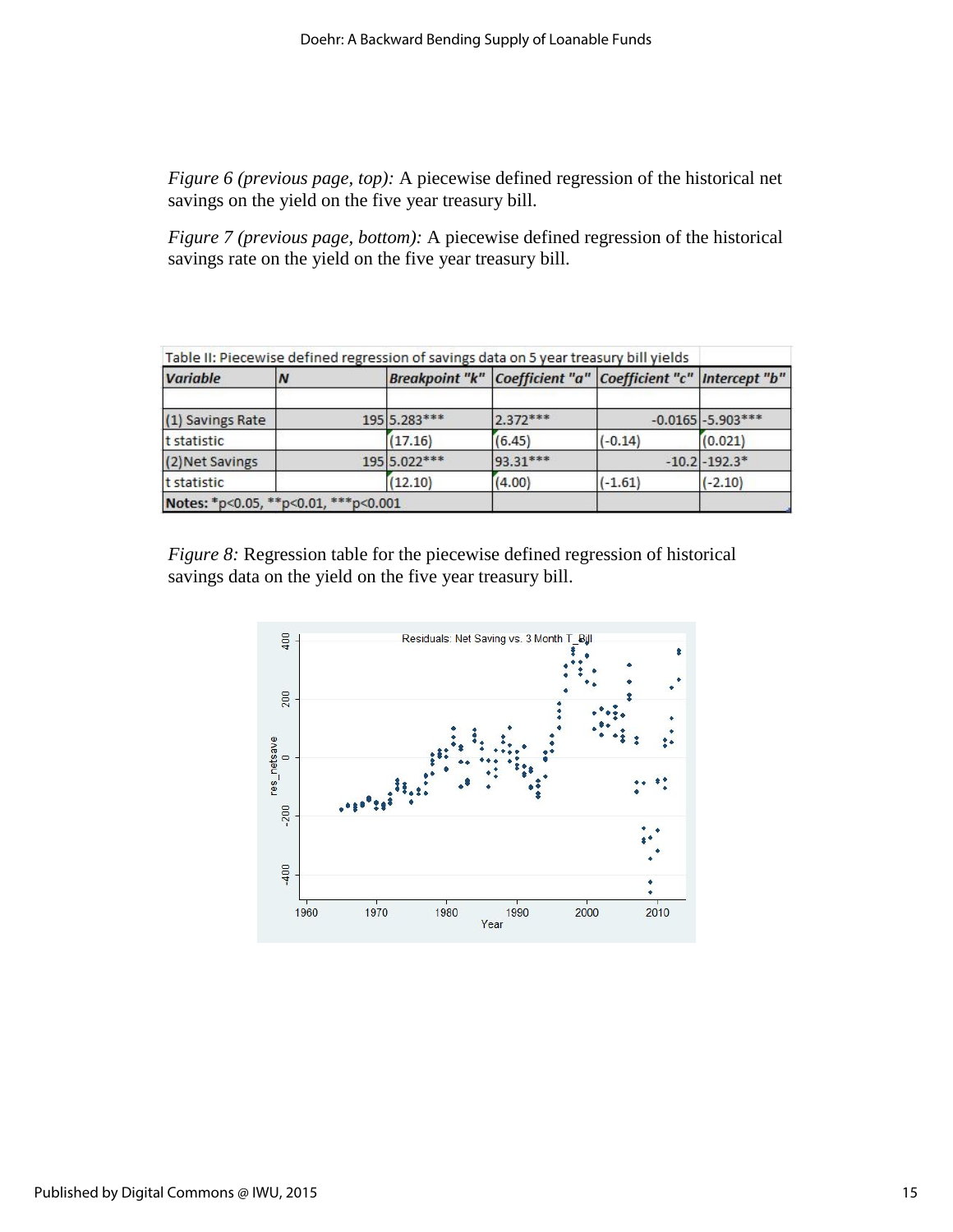Undergraduate Economic Review, Vol. 11 [2015], Iss. 1, Art. 2



*Figure 9 (left):* Residuals over time resulting from the piecewise regression of historical net savings on the yield on the three month treasury bill.

*Figure 10 (right):* Residuals over time resulting from piecewise regression of historical savings rate on the yield on the three month treasury bill.

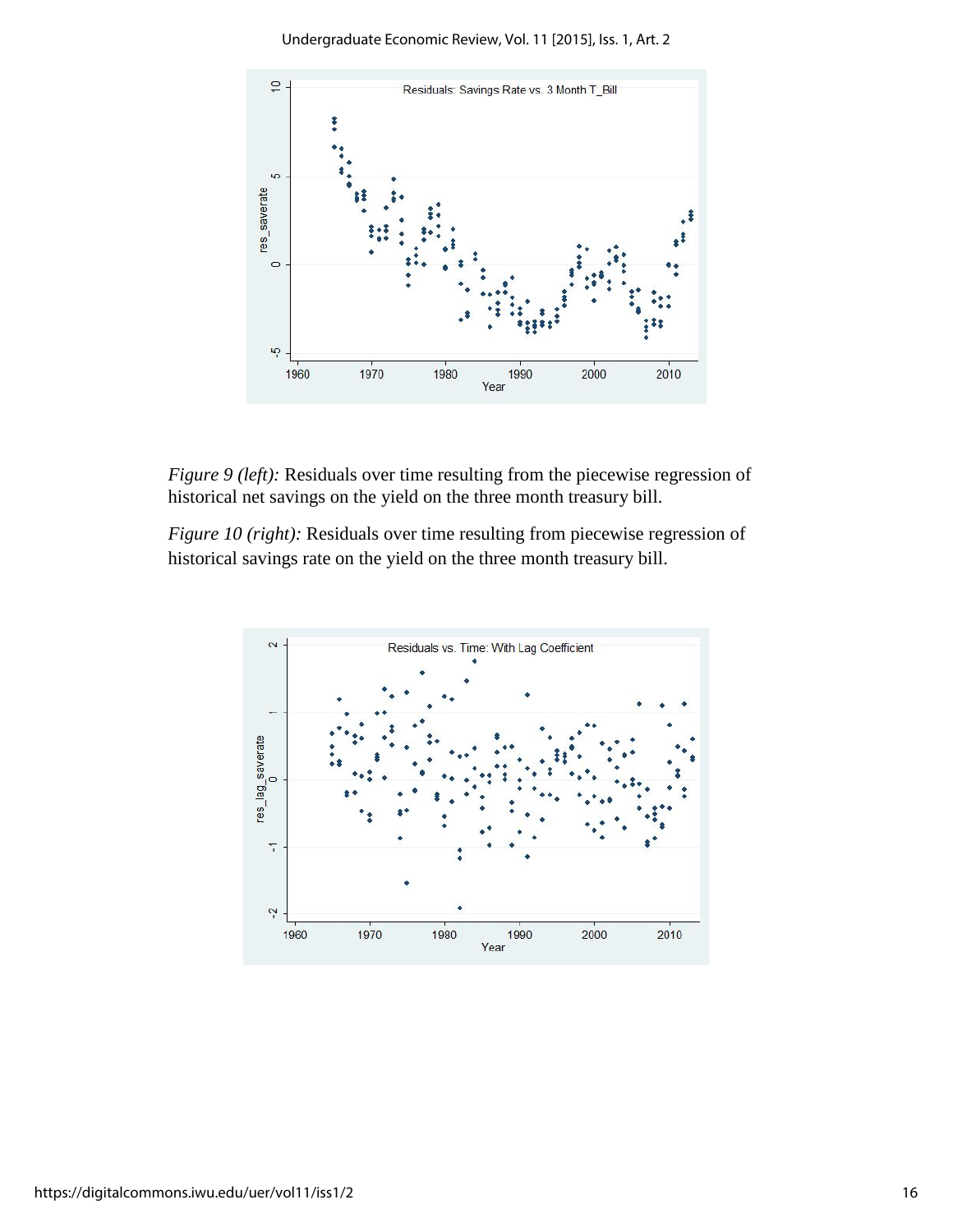

*Figure 11 (left):* Residuals over time resulting from piecewise regression of historical savings rate on the yield on the three month treasury bill with added lag term to account for autocorrelation.

*Figure 12 (right):* Residuals over time resulting from piecewise regression of historical net savings on the yield on the three month treasury bill with added lag term to account for autocorrelation.

| Variable         |                                      |               | Breakpoint "k"   Coefficient "a"   Coefficient "c"   Intercept "b" |                    |         | Lag Coefficient "d" |
|------------------|--------------------------------------|---------------|--------------------------------------------------------------------|--------------------|---------|---------------------|
| (1) Savings Rate |                                      | $195 6.35***$ | $ 0.0451***$                                                       | $0.00459 - 0.0254$ |         | $0.936***$          |
| t statistic      |                                      | (8.21)        | (5.70)                                                             | (156.38)           | (0.70)  | $-156.38$           |
| (2) Net Savings  |                                      | 195 4.58***   | $11.0***$                                                          | $-48.91***$        | 13.60** | 82.00***            |
| t statistic      |                                      | (44.22)       | (5.01)                                                             | $(-52.75)$         | (2.59)  | $-67.64$            |
|                  | Notes: *p<0.05, **p<0.01, ***p<0.001 |               |                                                                    |                    |         |                     |

*Figure 13:* Regression table for the piecewise defined regression of historical savings data on the yield on the three month treasury bill with the lag coefficient "d."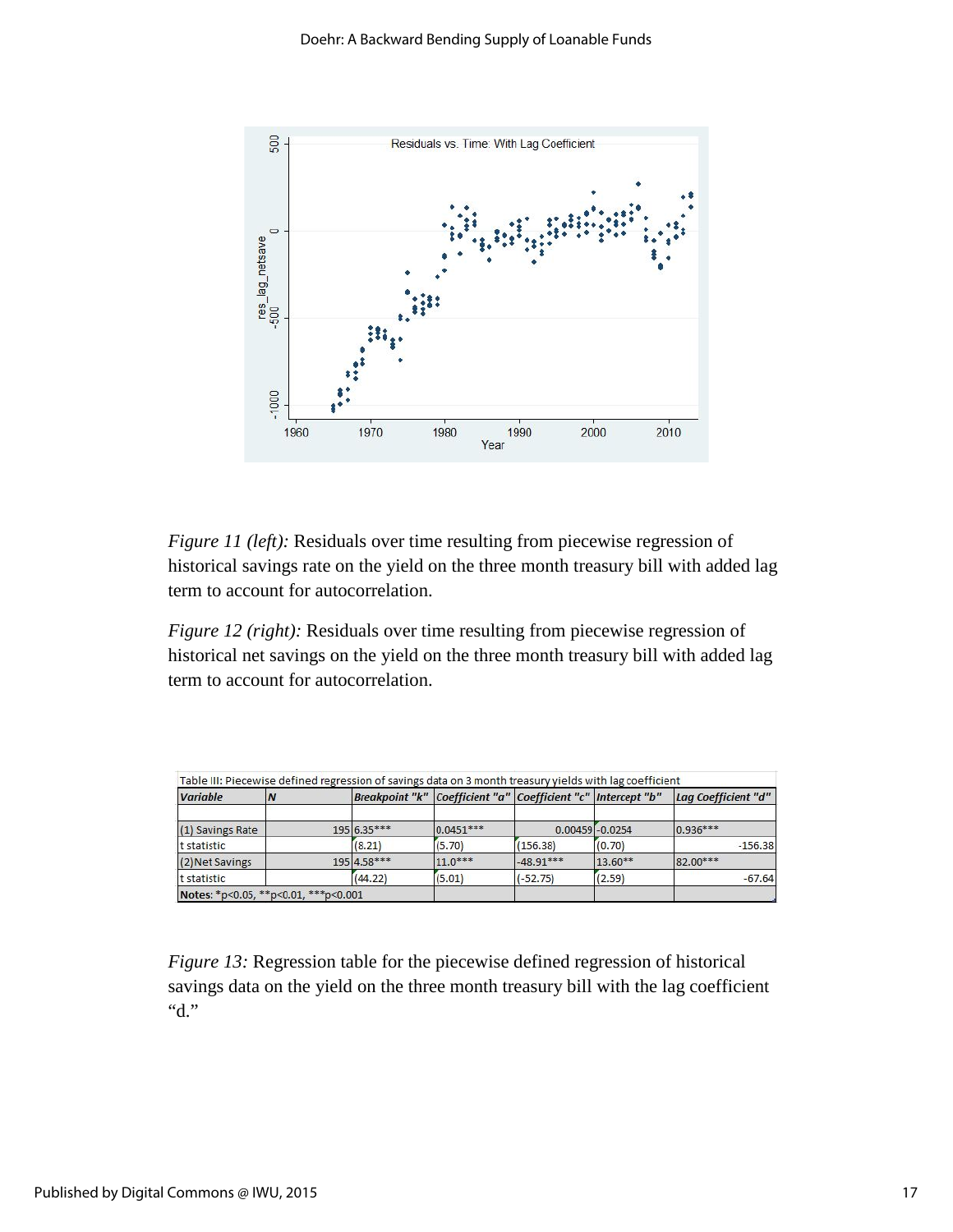| T-Test for Equality of Means      |        |  | 95% Confidence Interval of the Dif. |        |                                                           |       |              |
|-----------------------------------|--------|--|-------------------------------------|--------|-----------------------------------------------------------|-------|--------------|
| <b>Point Elasticity of Saving</b> |        |  |                                     |        | Sia(2-tailed) Mean Difference Std. Error Difference Lower |       | <b>Upper</b> |
| (Equal Variances not assumed)     | 3.9967 |  | 104.2 0.000                         | 201.63 |                                                           | 166.5 | 236.78       |

*Figure 14:* Results from two-tailed independent unpaired t-test with unequal variances, ran on the two groups of point elasticities calculated using formula for finding instantaneous elasticity and later separated into two groups based on the initial level of the interest rate at that point (greater than or less than 4%, the break point found in our regression).